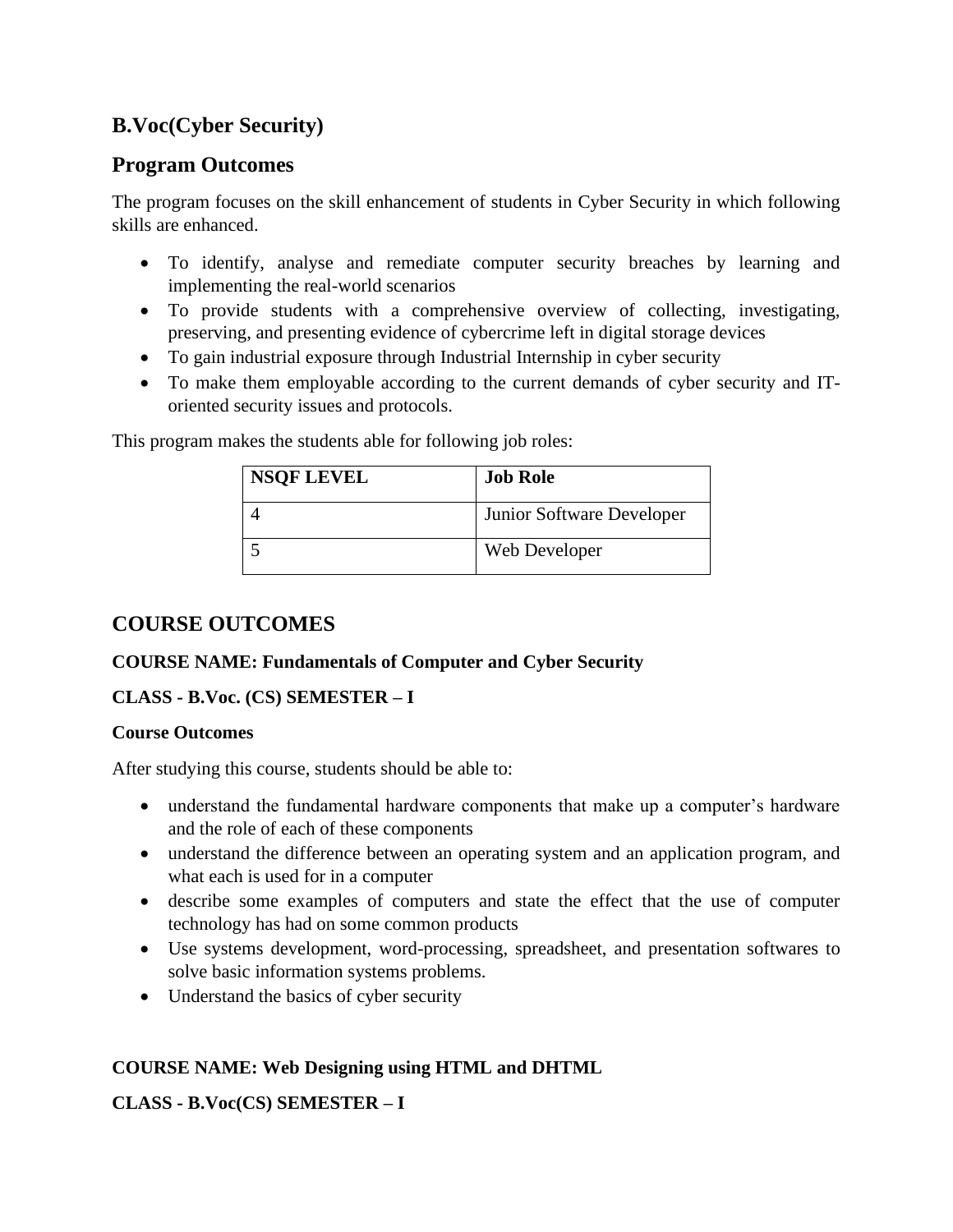## **Course Outcomes**

After successful completion of the course students will be able to

- Use knowledge of HTML and CSS code and an HTML editor to create websites
- Use critical thinking skills to design and create websites.
- Create online forms
- Publish website to the web

## **COURSE NAME: Computer Programming using C**

## **CLASS - B.Voc(CS) SEMESTER – I**

#### **Course Outcomes**

After successful completion of the course students will be able to

- **Knowledge and Understanding:** On successful completion of this subject the students have the programming ability in C Language.
- **Intellectual Cognitive/ Analytical Skills:** Enhancing Logical Thinking and Reasoning Skills through Collaborative Learning in C Programming.
- **Practical Skills:** Students would be capable of developing various applications to solve deluge of real-world problems. They can also learn to make system software as well as application software. These existing languages could become base for developing new languages which can inherent its features. On the backend of various embedded systems, these languages are deployed.
- **Transferable Skills:** In many multinational companies they can work effectively in a group or team to achieve goals and can show initiative and leadership abilities.

## **Semester-2 COURSE NAME: Fundamentals of DBMS**

## **CLASS - B.Voc(CS) SEMESTER – 2**

## **Course Outcomes**

After successful completion of the course students will be able to

- **Knowledge & Understanding :** Databases and their design & development
- **Intellectual Cognitive/ analytical skills:** Normalization of Databases.
- **Practical Skills :**Using SQL and PL/SQL
- **Transferable skills:** Usage of DBMS design and administration.

## **COURSE NAME: Fundamentals of Cyber Security**

## **CLASS - B.Voc(CS) SEMESTER – 2**

## **Course Outcomes**